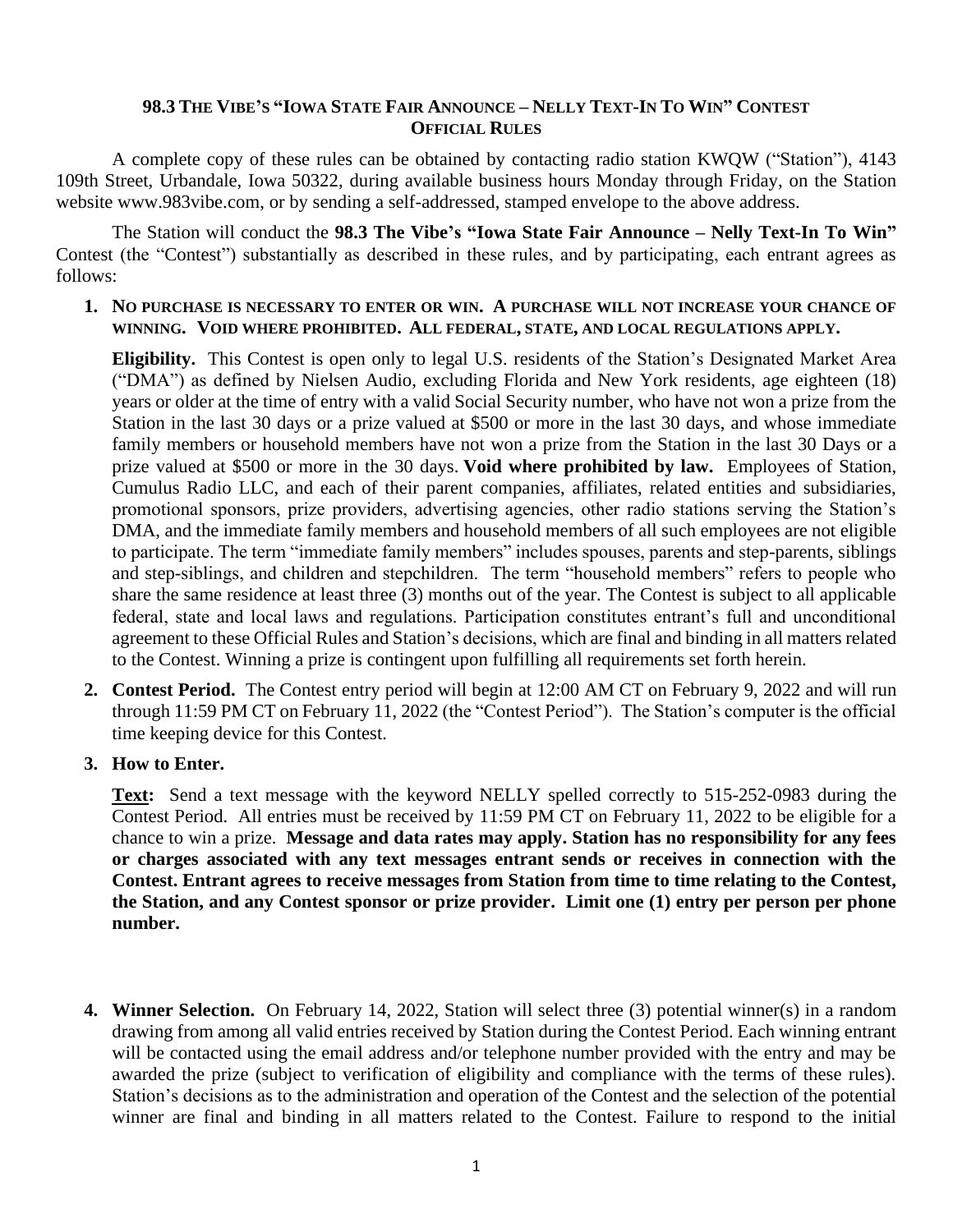verification contact within three (3) days of notification or failure to claim the prize within three (3) days of verification as a winner will result in disqualification and forfeiture of the prize.

- **5. Verification of Potential Winner.** THE ELIGIBILITY OF ALL POTENTIAL CONTEST WINNERS IS SUBJECT TO VERIFICATION BY STATION WHOSE DECISIONS ARE FINAL AND BINDING IN ALL MATTERS RELATED TO THE CONTEST. The potential winner must continue to comply with all terms and conditions of these Official Rules, and winning is contingent upon fulfilling all requirements. The potential winner may be notified by email and/or telephone call after the date of random drawing and/or winner determination. The potential winner will be required to sign and return to Station, within three (3) days of the date notice is sent, an affidavit of eligibility and a liability/publicity release (except where prohibited) to claim the prize, if applicable. A winner who returns the affidavit of eligibility and liability/publicity release will be deemed to have accepted the contest prize and thereafter will not be permitted to rescind their acceptance of the prize and/or return the prize. If a potential winner cannot be contacted, fails to sign and return the affidavit of eligibility and/or the liability/publicity release within the required time period (if applicable), or if the prize or prize notification is returned as undeliverable, potential winner forfeits prize. In the event that the potential winner of a prize is disqualified for any reason, Station may award the applicable prize to an alternate winner by random drawing from among all remaining eligible entries. Unclaimed prizes may not be awarded.
- **6. Prizes.** Three (3) prizes will be awarded in this Contest. Each winner will receive: Two (2) fair admission passes and two (2) tickets to the Nelly concert event at the Iowa State Fair on Saturday, August 13, 2022 at 8:00 p.m. at 3000 East Grand Avenue, Des Moines, Iowa 50317

The approximate retail value ("ARV") of each prize is Eighty-Four Dollars (**\$84).** 

**TOTAL ARV OF ALL CONTEST PRIZES IS: TWO HUNDRED FIFTY-TWO (\$252).**

## **For entry to the prize event(s), each event attendee may be required to show valid proof of vaccination against the COVID-19 virus and/or valid proof of a negative test for the COVID-19 virus within 72 hours (or such other time as the event organizers require) prior to the event(s).**

Winner is responsible for all taxes associated with prize receipt and/or use. Odds of winning a prize depend on a number of factors including the number of eligible entries received during the Contest Period and listeners participating at any given time.

There is no substitution, transfer, or cash equivalent for prizes, except that the Station may, in its sole discretion and to the extent permitted by law, substitute prizes of comparable value or cash. The prizes are expressly limited to the item(s) listed above and do not include taxes, gratuities or any other expenses. Any tickets and/or gift certificates/cards awarded as part of a prize will be subject to the terms and conditions set forth by the issuer and are valid only on the date(s) printed on the tickets or gift certificates/cards. Other restrictions may apply.

If any prize or a portion of any prize is postponed, cancelled, or otherwise unavailable due to disease, epidemic, pandemic, quarantine, any acts of government and/or any reason that is beyond the control of Station or any Sponsor, then no substitution shall be provided. Station and any Sponsors make no representation or warranty about the safety of any prize. By accepting and using a prize, each winner acknowledges and assumes all risks of accepting and using the prize, and any other risks associated with the prize.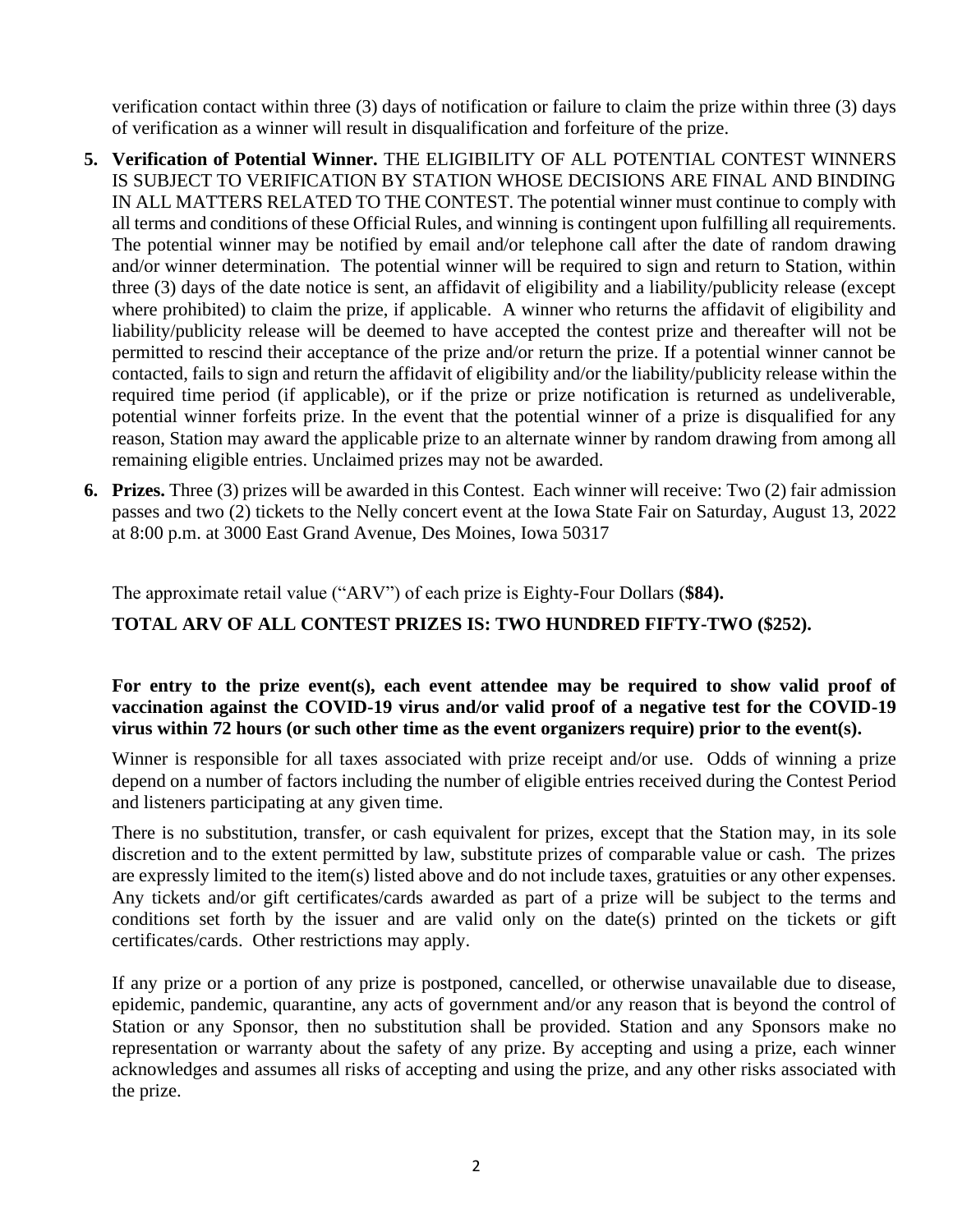- **7. Entry Conditions and Release.** By entering, each entrant agrees to: (a) comply with and be bound by these Official Rules and the decisions of the Station, which are binding and final in all matters relating to this Contest; (b) release and hold harmless Station, Sponsor, Cumulus Media New Holdings Inc., and each of their affiliated companies, participating sponsors, the prize suppliers and any other organizations responsible for sponsoring, fulfilling, administering, advertising or promoting the Contest, and each of their respective past and present officers, directors, employees, agents and representatives (collectively, the "Released Parties") from and against any and all claims, expenses, and liability, including but not limited to negligence and damages of any kind to persons and property, including but not limited to invasion of privacy (under appropriation, intrusion, public disclosure of private facts, false light in the public eye or other legal theory), defamation, slander, libel, violation of right of publicity, infringement of trademark, copyright or other intellectual property rights, property damage, or death or personal injury arising out of or relating to a entrant's entry, creation of an entry or submission of an entry, participation in the Contest, acceptance or use or misuse of prize (including any travel or activity related thereto) and/or the broadcast, exploitation or use of entry; and (c) indemnify, defend and hold harmless the Released Parties from and against any and all claims, expenses, and liabilities (including reasonable attorneys' fees) arising out of or relating to an entrant's participation in the Contest and/or entrant's acceptance, use, nonuse or misuse of the prize.
- **8. Publicity.** Participation in the Contest constitutes entrant's consent to use by the Station and its agent of entrant's name, likeness, photograph, voice, opinions, entry, and/or biographical information (including hometown and state) for promotional purposes in any media, worldwide, without further payment or consideration, unless otherwise prohibited by law.
- **9. Taxes.** All State, Local, Federal and/or other taxes, duties, tariffs, title fees, licensing fees, or other fees for prizes awarded become the sole responsibility of the winner. All those who win a prize or prizes valued \$600 or more in any given year will be issued an IRS Form 1099 to report their winnings.
- **10. General Conditions.** Station reserves the right to cancel, suspend and/or modify the Contest, or any part of it, if any fraud, technical failures or any other factor beyond Station's reasonable control impairs the integrity or proper functioning of the Contest, as determined by Station in its sole discretion. Station reserves the right in its sole discretion to disqualify any individual it finds to be tampering with the entry process or the operation of the Contest or to be acting in violation of these Official Rules or acting in an unsportsmanlike or disruptive manner. Any attempt by any person to deliberately undermine the legitimate operation of the Contest may be a violation of criminal and civil law, and, should such an attempt be made, Station reserves the right to seek damages from any such person to the fullest extent permitted by law. Station's failure to enforce any term of these Official Rules shall not constitute a waiver of that provision.
- **11. Limitations of Liability.** The Released Parties are not responsible for: (a) any incorrect or inaccurate information, whether caused by Station, Sponsor, entrants, printing errors or by any of the equipment or programming associated with or utilized in the Contest; (b) technical failures of any kind, including but not limited to malfunctions, interruptions, or disconnections in phone lines or network hardware or software; (c) unauthorized human intervention in any part of the entry process or the Contest; (d) technical or human error that may occur in the administration of the Contest or the processing of entries; or (e) any injury or damage to persons or property that may be caused, directly or indirectly, in whole or in part, from entrant's participation in the Contest or receipt or use, non-use or misuse of any prize. No more than the stated number of prizes will be awarded. In event that a production, technical, programming or other error causes more than stated number of prizes as set forth in these Official Rules to be claimed, Station reserves the right to award only the stated number of prizes by a random drawing among all legitimate, unawarded, eligible prize claims.
- **12. Disputes.** Entrant agrees that: (a) any and all disputes, claims and causes of action arising out of or connected with this Contest, or any prizes awarded, shall be resolved individually, without resort to any